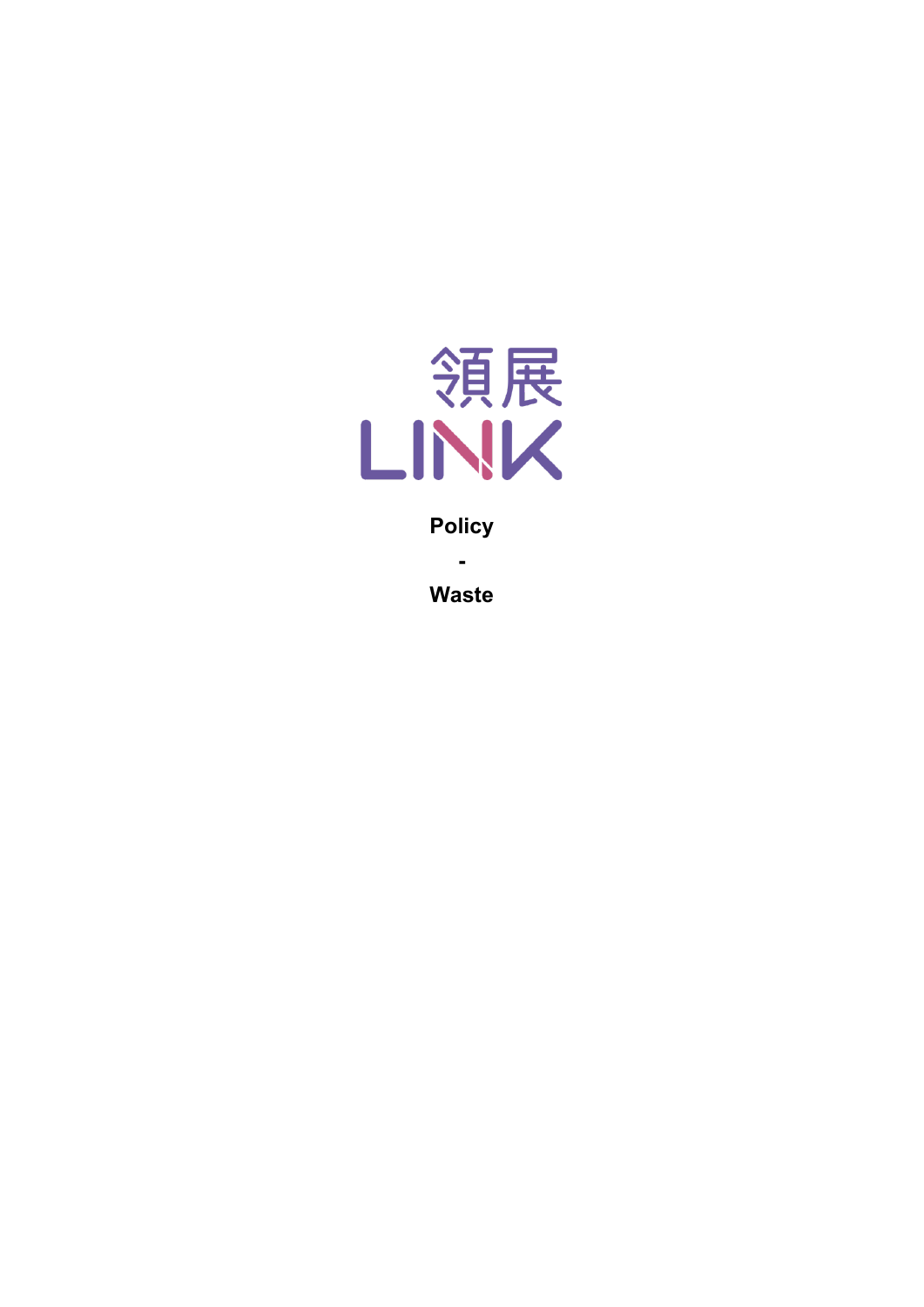

# **Table of contents**

| А. | <b>OBJECTIVE</b>                                                               | 3      |
|----|--------------------------------------------------------------------------------|--------|
| В. | <b>POLICY SCOPE</b>                                                            | 3      |
| C. | <b>POLICY CONTENT</b>                                                          | 3      |
| 2. | 1. PRINCIPLES AND APPROACH<br><b>IMPLEMENTATION</b><br>3. REPORTING AND REVIEW | 3<br>4 |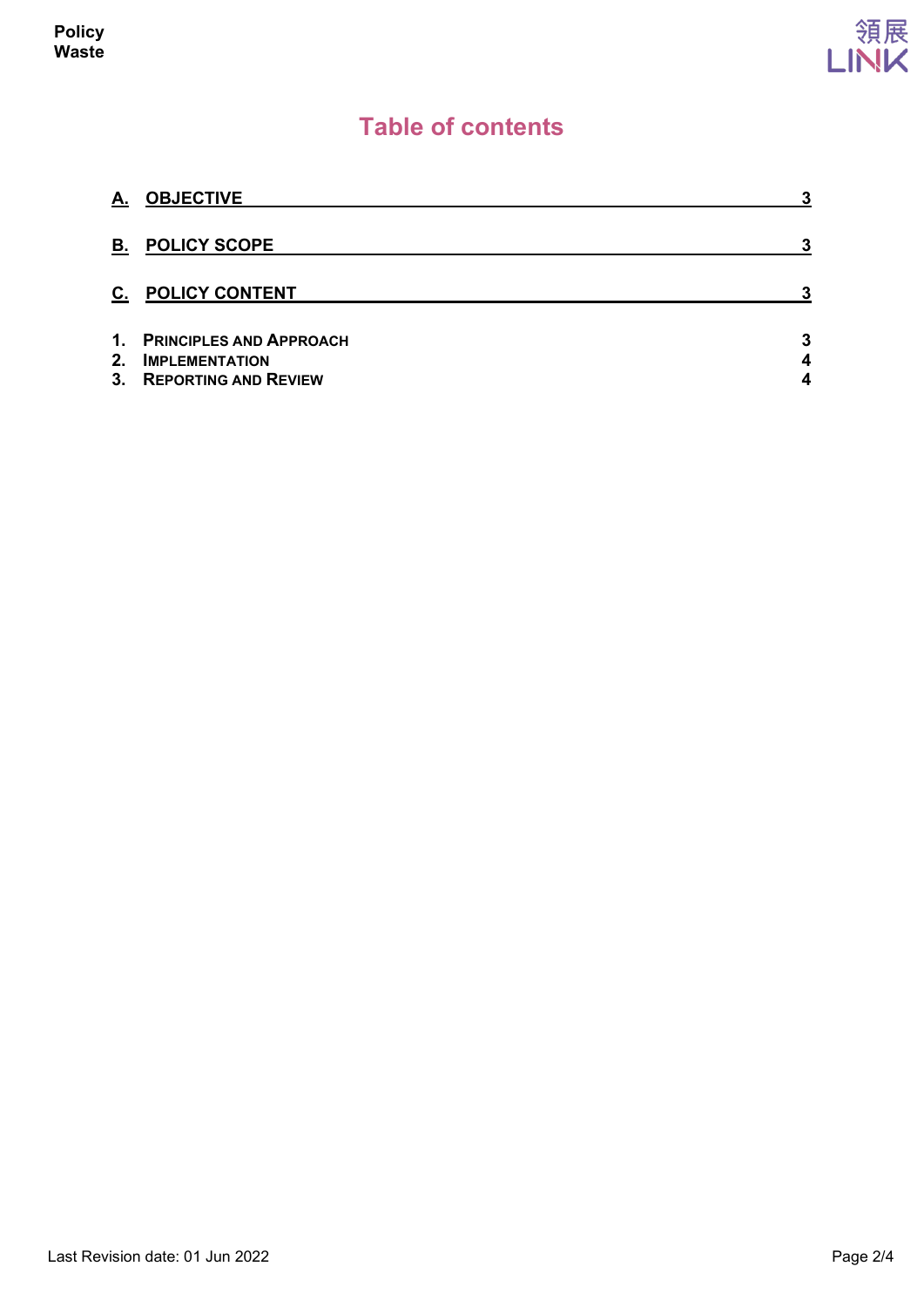

## <span id="page-2-0"></span>**A. Objective**

- One of Link's most significant environmental impacts relates to the way we manage and dispose of the waste generated by our tenants and users of our assets. Enhancing our Asset enhancement and new development are also resource intensive by nature and have the potential to generate a significant amount of waste.
- We recognise that global resources are being consumed and waste is being generated at an unsustainable rate. Managing waste and resources responsibly will enable Link to minimise the impacts of rising operational costs on our tenants and investors; and anticipate and prepare for emerging environmental regulations and increasing societal expectations.
- Waste Policy ("**This Policy**") describes Link's stance and approaches on waste management.

## <span id="page-2-1"></span>**B. Policy Scope**

- This Policy applies to individual Business Units ("**BUs**") of Link and sets out overarching framework for implementation in assets across geographies where Link has operational control.
- In areas of influence with minimal control, Link leads by example and provides support to its tenants, suppliers and business partners where feasible.

## <span id="page-2-2"></span>**C. Policy Content**

### <span id="page-2-3"></span>**1. Principles and Approach**

- Link is committed to reducing waste from tenant operations, shoppers and construction / renovation and to divert waste from landfill by increasing waste recovery and recycling.
- We comply with all relevant laws, regulations and standards in all the countries in which Link operates. We support Compulsory Waste Sorting requirements in mainland China as well as the upcoming Municipal Solid Waste Charging scheme in Hong Kong and view these as an opportunity for us to step up our efforts, working with local governments and our value chain to further reduce waste to landfill.
- We strive to deliver sustainable outcomes with our stakeholders by initiatives relating to waste reduction, recovery / recycling and awareness at different stages of asset life cycle:
	- Acquisition;
	- Planning, design and construction;
	- Operation and maintenance; and
	- Fit-out and renovation.
- We target to achieve >50% general waste recovered / recycled by 2035. General Waste includes organic, inorganic and recyclable waste (including tenant waste) handled by Link at properties where we have operational control. Construction waste is excluded.
- Our largest waste diversion program is in organic waste, since organic waste is the most significant waste category for Link given the large presence of fresh markets in our portfolio. We aim to achieve zero organic waste to landfill ultimately.
- Reduce Single Use Plastics generated in Link's premises by promoting habit change and by providing alternative solutions for our shoppers.